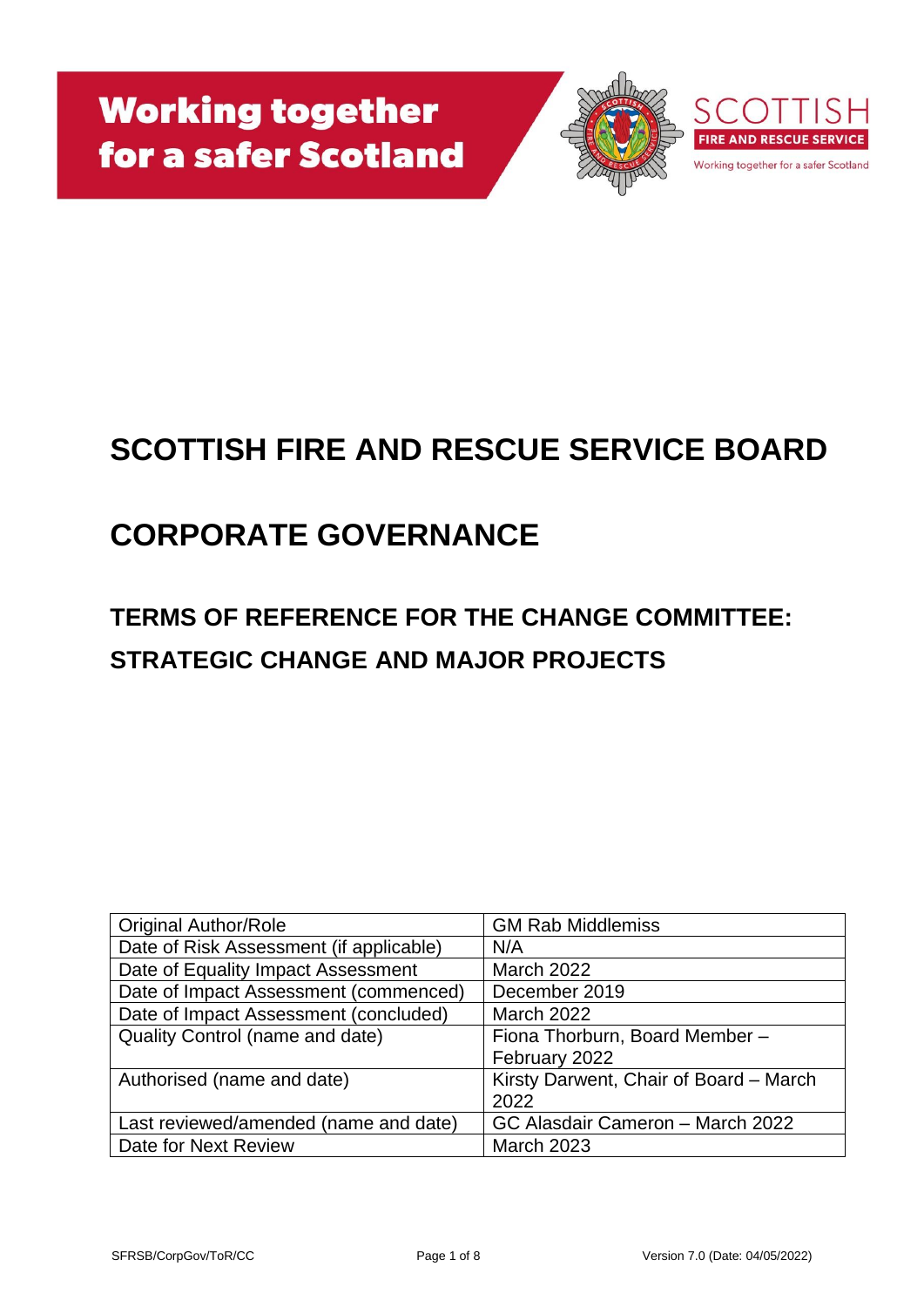

## **SCOTTISH FIRE AND RESCUE SERVICE BOARD**

# **CORPORATE GOVERNANCE**

**TERMS OF REFERENCE FOR THE CHANGE COMMITTEE: STRATEGIC CHANGE AND MAJOR PROJECTS**

- **1. INTRODUCTION**
- **2. [MEMBERSHIP](#page-2-0)**
- **3. [REPORTING](#page-3-0)**
- **4. [RESPONSIBILITIES](#page-3-1)**
- **5. [RIGHTS](#page-4-0)**
- **6. [ACCESS](#page-4-1)**
- **7. [MEETINGS](#page-5-0)**
- **8. [RELATIONSHIP TO OTHER COMMITTEES](#page-5-1)**
- **9. [INFORMATION REQUIREMENTS](#page-5-2)**

**APPENDIX 1 – [COMMITTEE MEMBERSHIP](#page-6-0)**

**APPENDIX 2 – [REPORTING ARRANGEMENTS](#page-7-0)**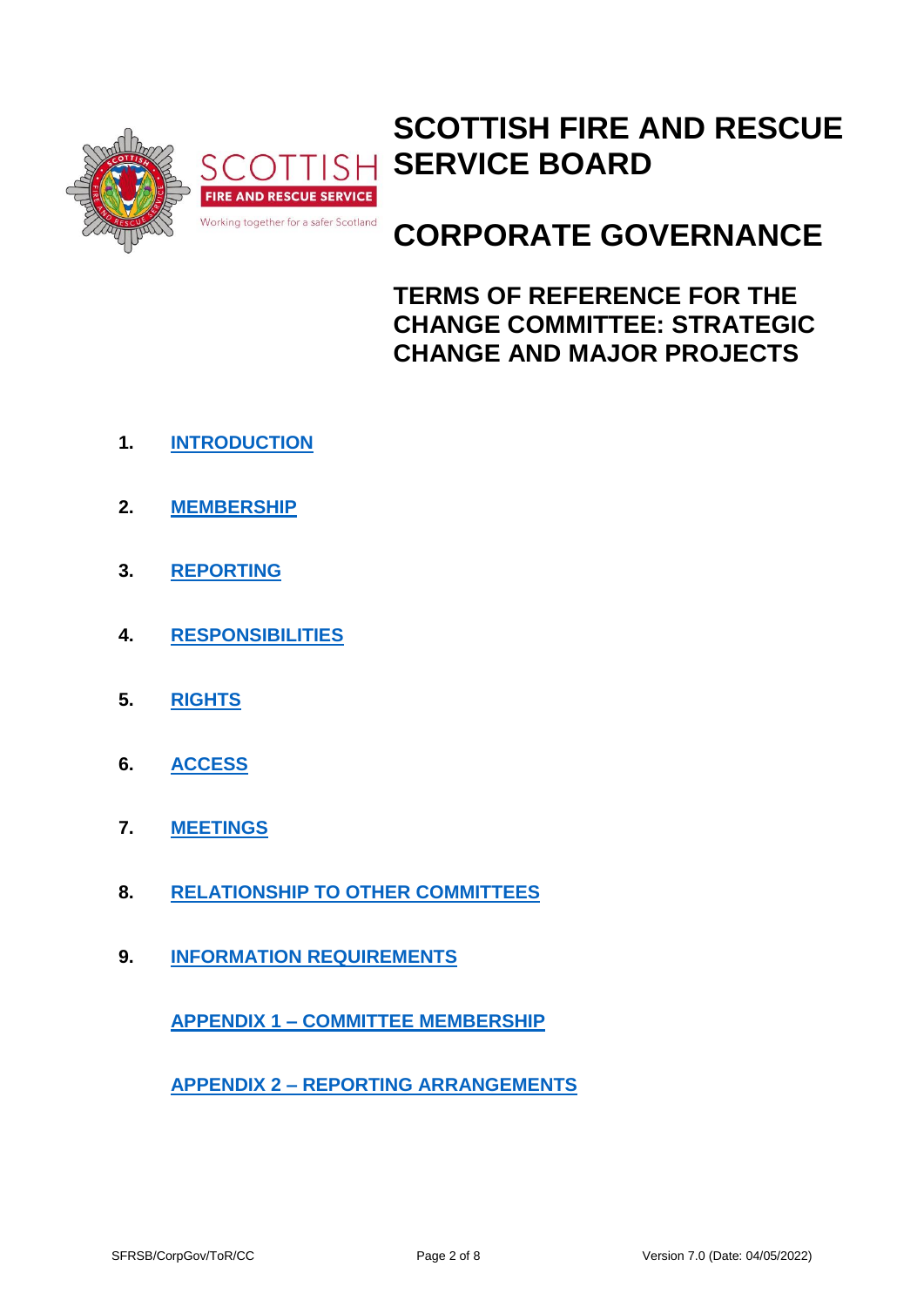#### **1. INTRODUCTION**

- 1.1 The Scottish Fire and Rescue Service (SFRS) Board have established a Committee of the Board, known as the Change Committee: Strategic Change and Major Projects ("the Committee").
- <span id="page-2-1"></span>1.2 The overall purpose of the Committee is to provide scrutiny and challenge of the Change Portfolio (Strategic Change and Major Projects) to assure consistency with the strategic direction set by the Board and effective resourcing, planning and delivery.
- 1.3 The Committee is authorised by the Board to make decisions within their limits of responsibilities under these Terms of Reference.
- 1.4 Along with all staff, the Board and its Committees have a key part to play embedding and living ['Our Values'](https://www.firescotland.gov.uk/media/1136497/sfrs-values-framework.pdf), Safety, Teamwork, Respect and Innovation.

### <span id="page-2-0"></span>**2. MEMBERSHIP**

- 2.1 The Committee will comprise of five Board Members appointed by the Board, one of whom will be appointed as Chair, and another as Deputy Chair of the Committee. The Committee will be supported by the Deputy Chief Officer, Director of Service Development and the Head of Portfolio Office, as well as other officials of the SFRS staff, as appropriate to the agenda.
- 2.2 The Committee has the authority to invite representatives of related partner organisations and/or bodies, as appropriate, to Committee meetings to assist with their work.
- 2.3 The composition and effectiveness of the Committee will be reviewed annually by the Board. A full list of the membership is detailed in [Appendix 1.](#page-6-0)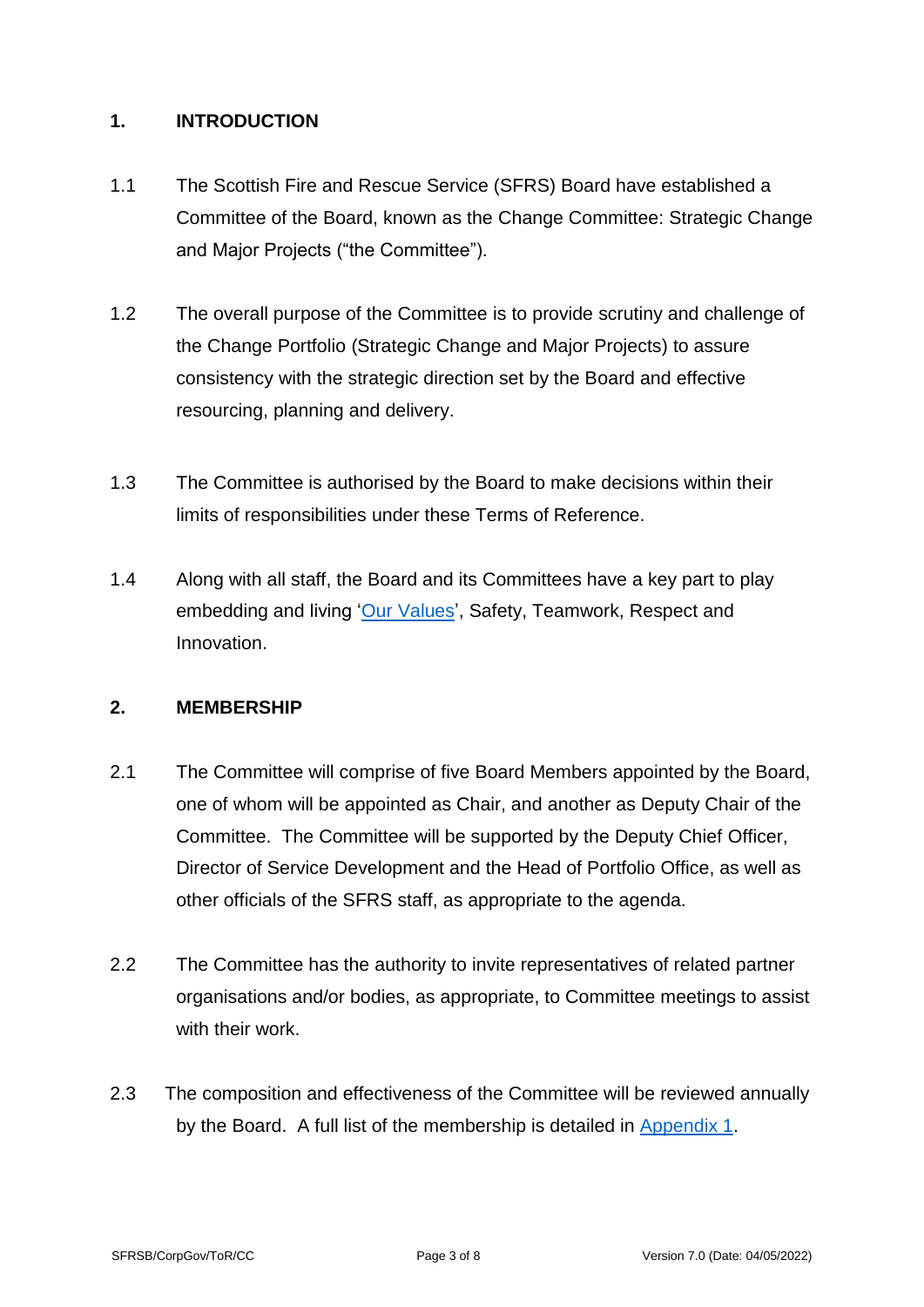#### <span id="page-3-0"></span>**3. REPORTING**

- 3.1 Minutes of the meetings of the Committee will be submitted to meetings of the Board. The Committee may submit special reports to the Board as required.
- 3.2 Reporting arrangements are shown within [Appendix 2.](#page-7-0)

### <span id="page-3-1"></span>**4. RESPONSIBILITIES**

- <span id="page-3-2"></span>4.1 The primary responsibility of the Committee is to effectively scrutinise, challenge and assure consistency with the strategic direction set by the Board ensuring:
- Approved business cases and baselined plans in place;
- Effective performance reporting based on time, cost and quality;
- Robust benefits management identification, tracking and reporting including benefits tracking beyond project closure where benefits are realised longer term;
- Authorisation of Major Projects (as detailed and delegated by the Board within the Scheme of Delegations Section 4.1) that will extend to areas such as, but not limited to Information Communication Technology (ICT) and Assets;
- Associated risks and challenges, are fully considered;
- Effectiveness of the Service's communication and engagement with stakeholders on change initiatives;
- Ongoing Continuous Improvement in how SFRS delivers change, particularly lessons identified and learned.
- 4.2 These areas of responsibility give the Committee scope to continually monitor and review related matters as deemed necessary to the Committee's overall purpose [\(Section 1.2\)](#page-2-1), reporting to the SFRS Board.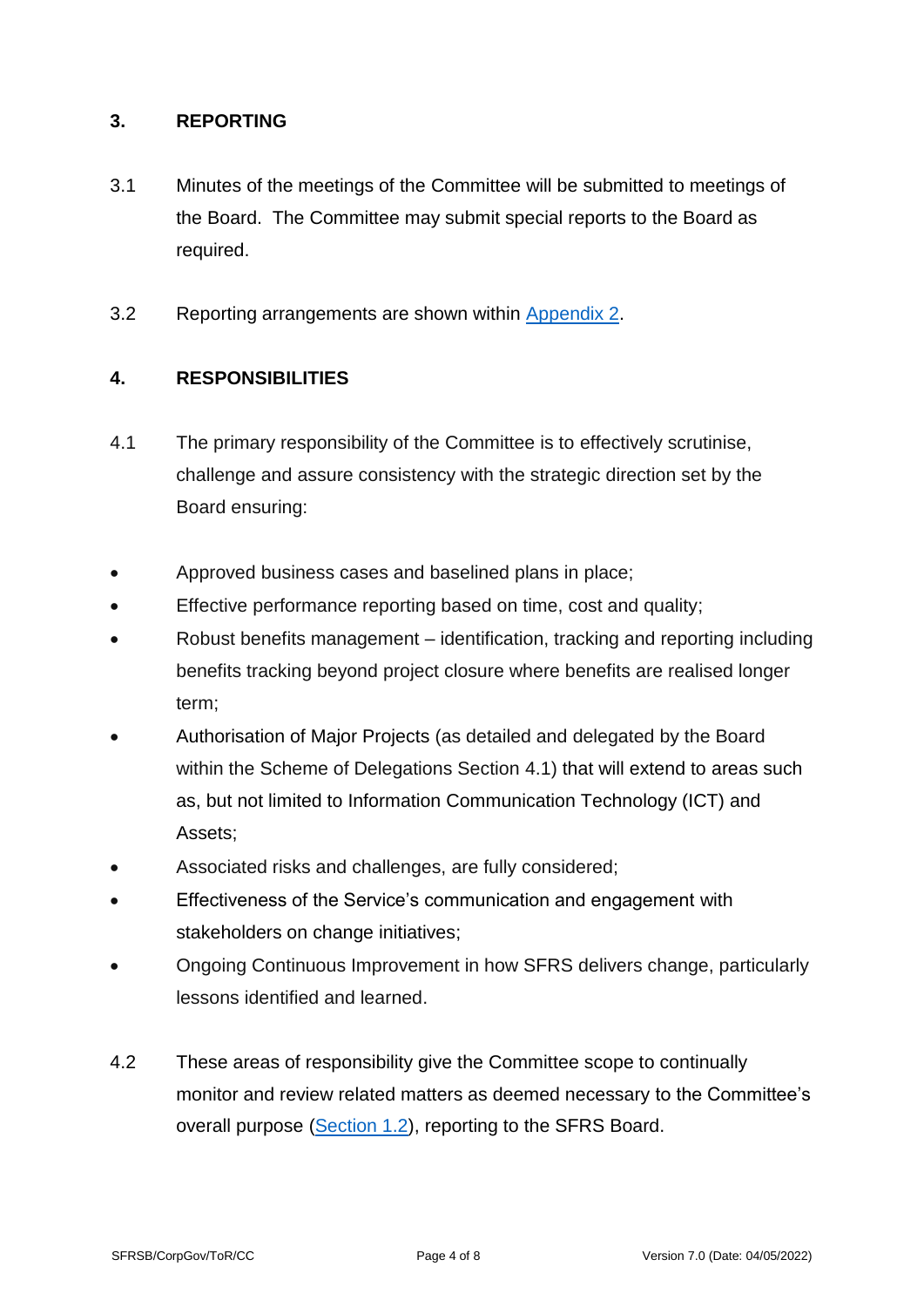4.3 All Committees must endeavour to avoid duplication of work of other Committees by focusing on specific delegated areas of responsibility. Overall co-ordination of work is overseen by the Integrated Governance Forum – [Section 8.2.](#page-5-3)

#### <span id="page-4-0"></span>**5. RIGHTS**

- 5.1 The Committee is authorised by the Board to make decisions within their limits of responsibilities under these Terms of Reference as detailed within [Section 4.1.](#page-3-2) This however is subject to ensuring that any decision made does not adversely impact on the Strategic Direction of the SFRS, which will continue to be subject to SFRS Board scrutiny and governance arrangement and must always be deferred back to the Board.
- 5.2 The Committee may:
- Scrutinise and authorise the delegated areas of responsibility referred to in [Section 4](#page-3-1) above;
- Invite additional members for a limited period to provide specialist assistance, however where there is associated expense this must have prior approval from the Chair of the Board and Accountable Officer;
- Procure specialist advice at the expense of the organisation, subject to budgets agreed by the Chair of the Board in conjunction with the Accountable Officer;
- Approve their previous Committee minutes at the next Committee meeting;
- Hold private workshop sessions as required for development purposes and to accommodate organisational input and support.

### <span id="page-4-1"></span>**6. ACCESS**

6.1 Members of the Strategic Leadership Team, as required, will have free and confidential access to the Chair of the Committee.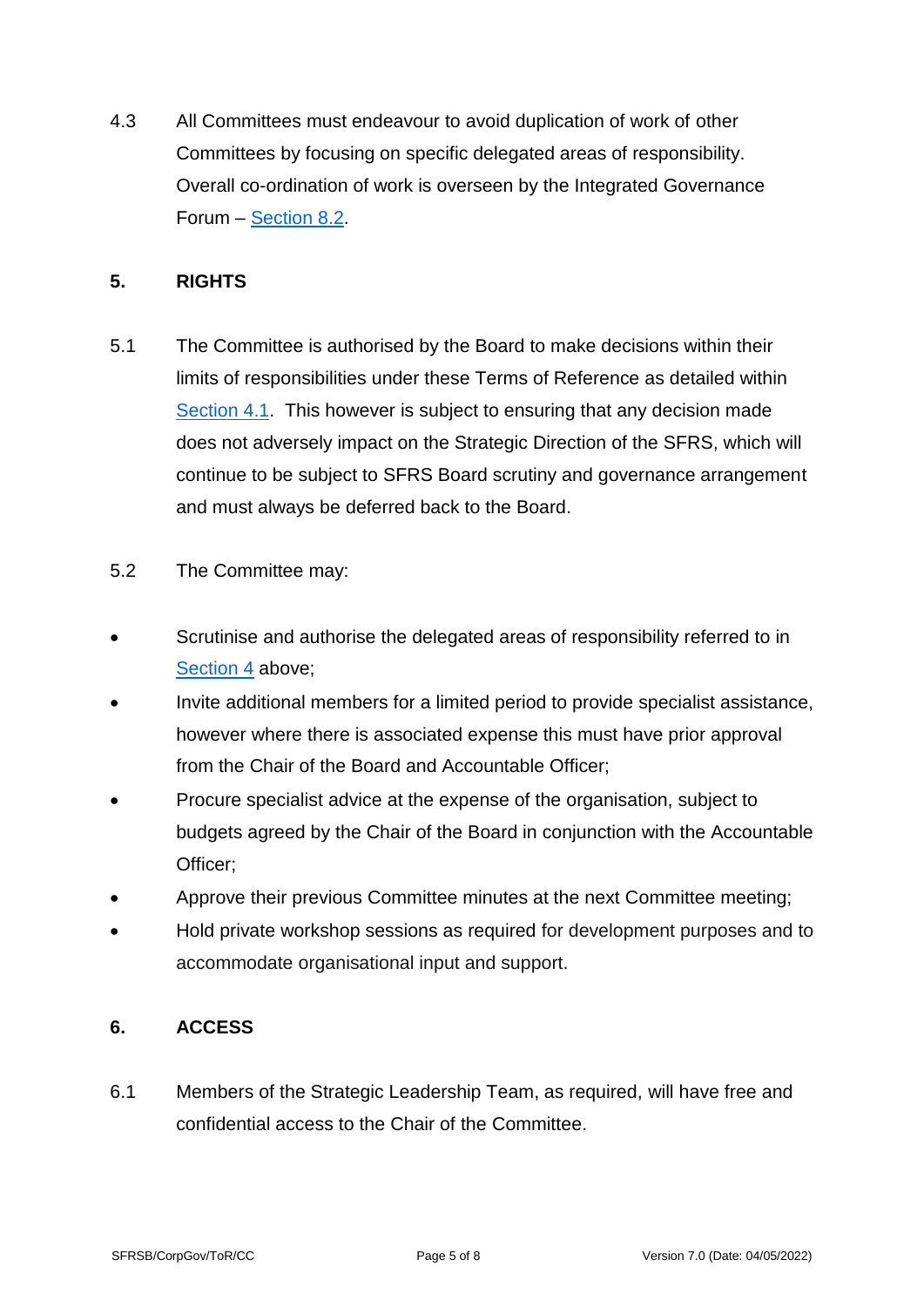### <span id="page-5-0"></span>**7. MEETINGS**

- 7.1 The procedures for meetings of the Committee are:
- To meet formally and in public at least on a quarterly basis;
- To consider and agree, in line with the Standing Orders, whether any item on the Agenda needs to be considered in private;
- For the Chair of the Committee, in consultation with Members, to request an additional meeting, if considered necessary;
- A minimum of 3 Committee members will be present for the meetings to be deemed quorate;
- In the absence of the Chair, the Deputy Chair will assume the responsibilities of the Chair. In both their absence and in agreement with the remaining three Committee members present, any one member is authorised to assume the role of Chair for the duration of the meeting.

### <span id="page-5-1"></span>**8. RELATIONSHIP TO OTHER COMMITTEES**

- 8.1 The Committee will have strategic relationships with these Committees:
- Service Delivery;
- People;
- Audit and Risk Assurance.
- <span id="page-5-3"></span>8.2 The Integrated Governance Forum will assist by reviewing and co-ordinating intended outcomes between Committees, to prevent duplication and ensure alignment of business, while capturing any common themes.

#### <span id="page-5-2"></span>**9. INFORMATION REQUIREMENTS**

9.1 All relevant documentation for the Committee must be provided as per the schedule for their meetings.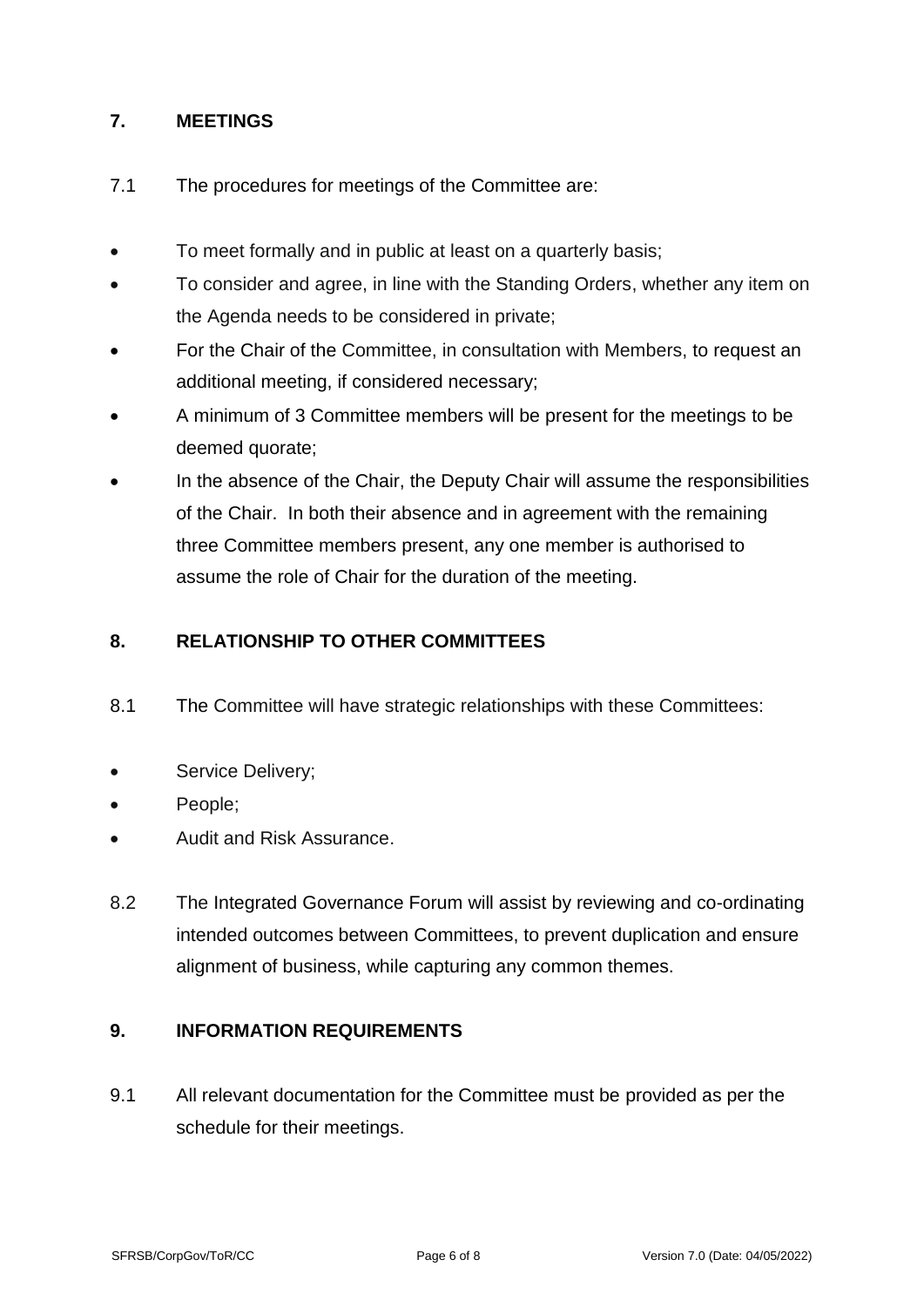## <span id="page-6-0"></span>**APPENDIX 1 – COMMITTEE MEMBERSHIP**

## **Members**

- 5 Board members;
- Chair of Board (Ex-officio Member).

#### **Others in attendance**

- Deputy Chief Officer;
- Director of Service Development;
- Head of Portfolio Office
- Portfolio Office;
- Board Support;
- Other representation, as appropriate and by invite.